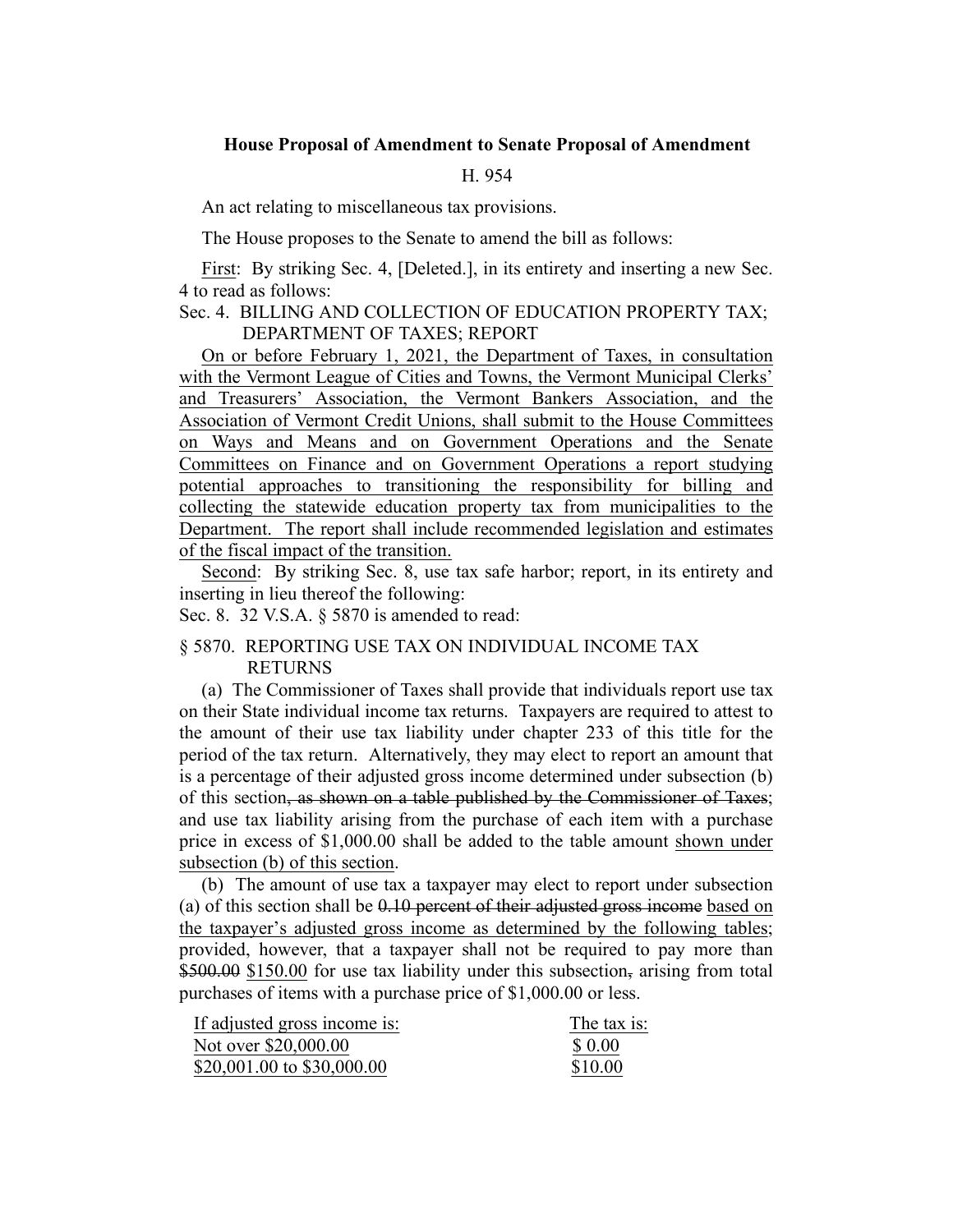| \$30,001.00 to \$40,000.00  | \$15.00                    |
|-----------------------------|----------------------------|
| \$40,001.00 to \$50,000.00  | \$20.00                    |
| \$50,001.00 to \$60,000.00  | \$25.00                    |
| \$60,001.00 to \$70,000.00  | \$30.00                    |
| \$70,001.00 to \$80,000.00  | \$35.00                    |
| \$80,001.00 to \$90,000.00  | \$40.00                    |
| \$90,001.00 to \$100,000.00 | \$45.00                    |
| \$100,001.00 and over       | the lesser of \$150.00 or  |
|                             | $0.05\%$ of adjusted gross |
|                             | income.                    |

Third: By striking Sec. 10a, 32 V.S.A. § 9741(54), in its entirety and inserting in lieu thereof:

Sec. 10a. [Deleted.]

Fourth: By striking Secs. 19–19a, 529 plans, in their entirety and inserting in lieu thereof:

Sec. 19. 32 V.S.A. § 5825a(b) is amended to read:

(b) A taxpayer who has received a credit under subsection (a) of this section shall repay to the Commissioner 10 percent of any distribution from a higher education investment plan account, which distribution is not used exclusively for costs of attendance at an approved postsecondary education institution as defined in 16 V.S.A.  $\S$  2822(6), up to a maximum of the total credits received by the taxpayer under subsection (a) of this section minus any amount of repayment of such credits in prior tax years except when the distribution:

(1) is used exclusively for costs of attendance at an approved postsecondary education institution as defined in 16 V.S.A. § 2822(6);

(2) qualifies as an expense associated with a registered apprenticeship program pursuant to 26 U.S.C.  $\S$  529(c)(8); or

(3) is made after the death of the beneficiary or after the beneficiary becomes disabled pursuant to subdivisions  $(q)(2)(C)$  and  $(m)(7)$  of 26 U.S.C. § 72.

(c) Repayments under this subsection (b) of this section shall be subject to assessment, notice, penalty and interest, collection, and other administration in the same manner as an income tax under this chapter.

Sec. 19a. [Deleted.]

Fifth: By striking Secs. 26, official State revenue estimate, and 27, 2019 Acts and Resolves No. 20, Sec. 109, and their reader assistance headings in their entireties and inserting in lieu thereof:

Sec. 26. [Deleted.]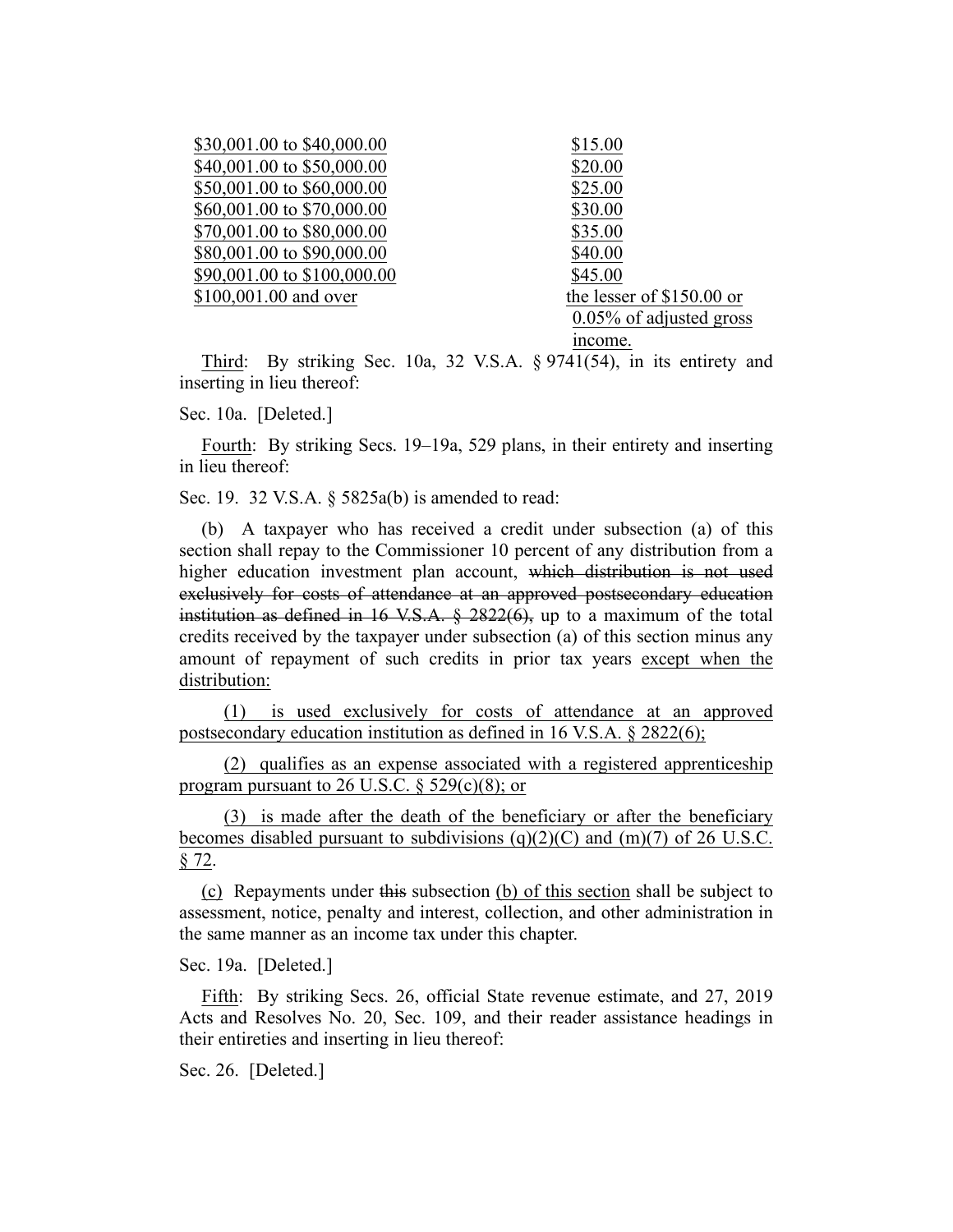# Sec. 27. [Deleted.]

Sixth: By striking Sec. 29, effective dates, and its reader assistance heading in their entireties and inserting in lieu thereof:

\* \* \* Tax Increment Financing Districts \* \* \*

#### Sec. 29. TAX INCREMENT FINANCING DISTRICTS; DEBT

## INCURRENCE PERIODS; EXTENSIONS

(a) Notwithstanding any other provision of law, the period to incur indebtedness is extended for the following tax increment financing districts:

(1) The Barre City Downtown Tax Increment Financing District is extended to March 31, 2023.

(2) The Bennington Downtown Tax Increment Financing District is extended to March 31, 2028.

(3) The Burlington Downtown Tax Increment Financing District is extended to March 31, 2022.

(4) The three properties located within the Burlington Waterfront Tax Increment Financing District at 49 Church Street and 75 Cherry Street, as designated on the City of Burlington's Tax Parcel Maps as Parcel ID# 044-4- 004-000, Parcel ID# 044-4-004-001, and Parcel ID# 044-4-033-000, is extended to June 30, 2022; provided, however, that the extension of the period to incur indebtedness is subject to the City of Burlington's submission to the Vermont Economic Progress Council on or before June 30, 2022 of an executed construction contract with a completion guarantee by the owner of the parcels evidencing commitment to construct not less than \$50 million of private development on the parcels.

(5) The Montpelier Tax Increment Financing District is extended to March 31, 2029.

(6) The South Burlington Tax Increment Financing District is extended to March 31, 2023.

(7) The St. Albans City Downtown Tax Increment Financing District is extended to March 31, 2023.

(b) This section does not:

(1) extend any period that the municipal or education tax increment may be retained by the tax increment financing districts listed in subsection (a) of this section; or

(2) amend any other tax increment financing requirements set forth in 24 V.S.A. chapter 53, subchapter 5; 32 V.S.A. § 5404a; or the TIF District